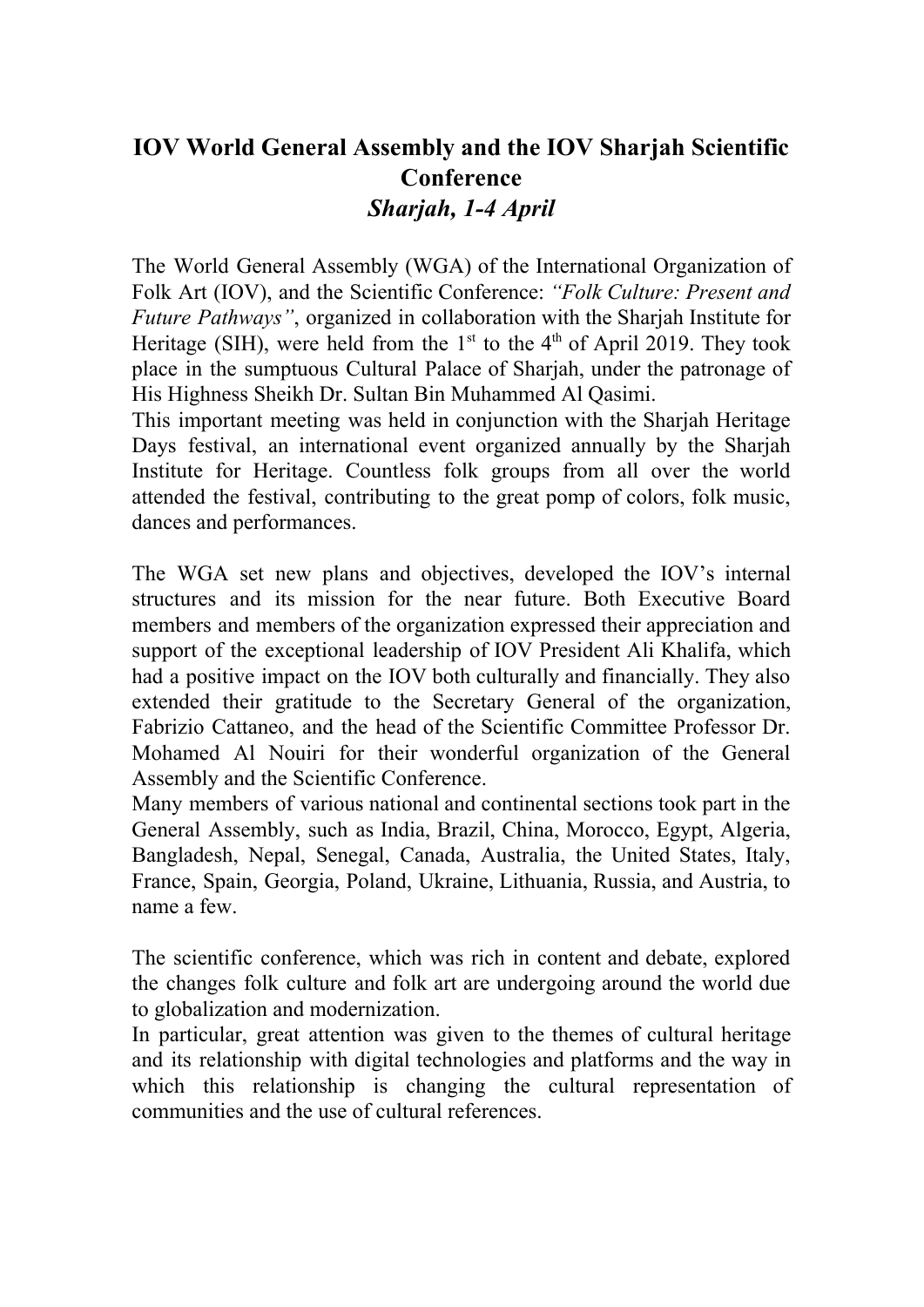Many of the interventions insisted on the need to have a more inclusive and participatory approach to the heritagization processes, allowing those safeguarding heritage to play a role in the implementation of conservational strategies. The main concept of the debate was about the value of cultural goods, in agreement with the UNESCO framework and the Faro Convention on the value of cultural heritage for the communities.

The Vice President Emma Chen on behalf of the government of Zhong County, Chongqing, China submitted an application to the General Assembly for the venue city of the 2020 Global Assembly. And at the conference, an eight-minute introduction video to Zhong County was broadcast. The county government will give full support to the GA.

The GA included many moving moments. Such as the commemoration of Marcel Oelbrandt, the recently deceased IOV Secretary General who played a major role in setting the goals and helping move forward the IOV 2020 vision. Another moving moment was honoring the memory of the founder of the IOV, Alexander Veigl.

The Executive Committee present the recently published book which commemorates the work Veigl had done for the IOV over the course of 40 years and showcases the history of the organization's activity around the world. Ms. Anna Veigl, wife of the founder, contributed with memories and films of Alexander. Ms. Veigl is also organizing the book launch in Europe, which will take place in Austria in May 2019.

Another important part of the General Assembly week was the presentation of a special award to His Highness Sheikh Dr. Sultan Bin Muhammed Al Qasimi, the sovereign ruler of the Emirate of Sharjah, who is an important supporter of the IOV.

The IOV General Assembly and its President awarded him The International Necklace to serve Folk Culture in recognition of his outstanding contribution to the field of folk culture in the Gulf region, his efforts to establish the Sharjah Heritage Institute, his support for international and local heritage organizations and the creation of many cultural centers in the Arab countries.

This award celebrates world leaders, great thinkers and artists distinguished in their support of folk culture. It was only presented twice in the history of IOV World: to the President of Tunisia, Habib Bourguiba, and to the

President of the Republic of Austria, Kurt Waldheim. The ceremony was